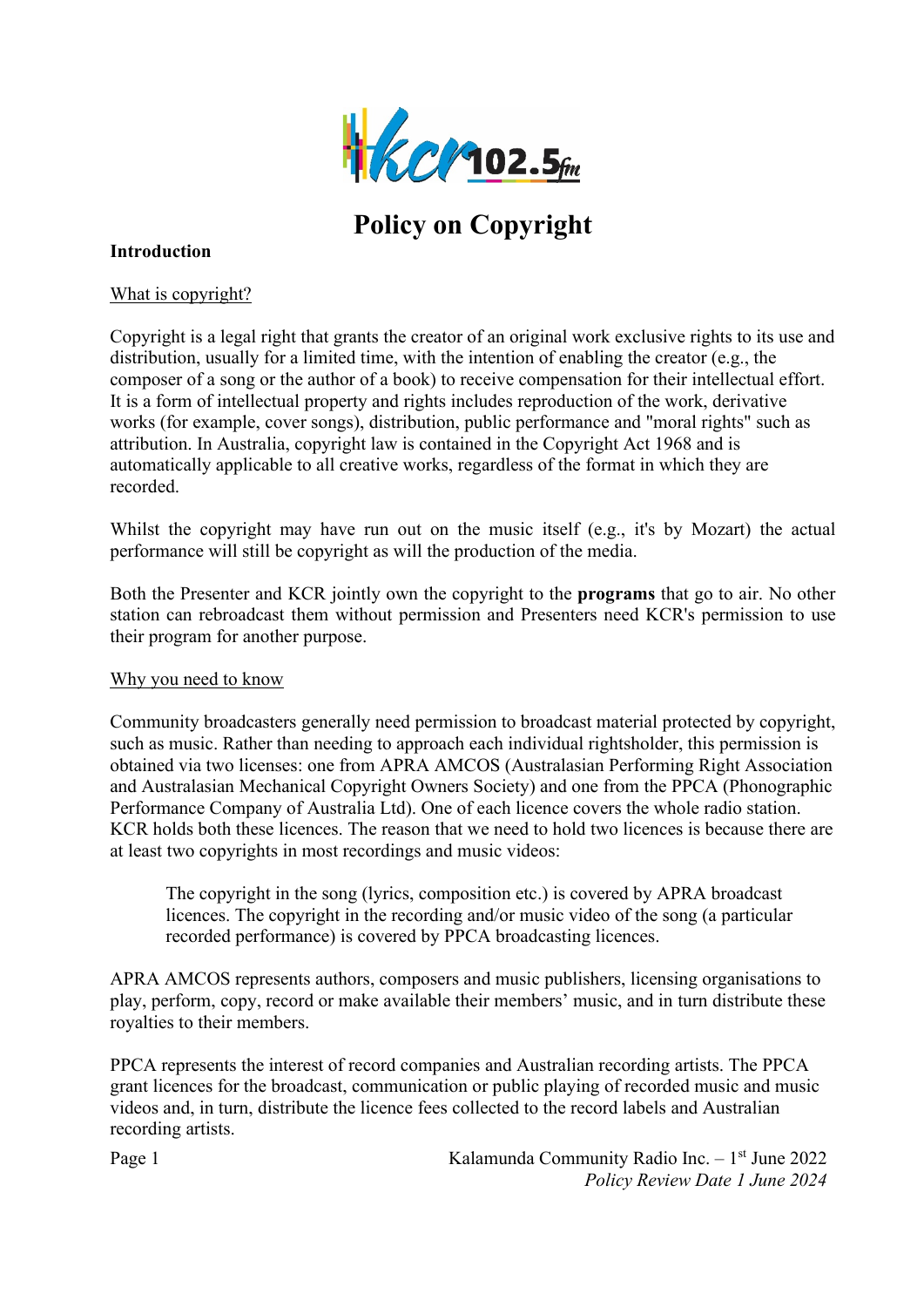## **KCR Policy on Copyright**

## Music content that **can** be broadcast by KCR

- Any musical item from an authentic and commercially available recording (vinyl record, CD, music cassette or internet download) that is legally owned by KCR or a Presenter (or by family members of the Presenter who live at the same location). This includes legitimate original music that has been donated to KCR or to the Presenter, or a download **purchased** from a legitimate internet source such as iTunes.
- A digitalised copy of a legitimate original musical item, copied for the purpose of broadcasting. Such copies however may only be retained for a period of 12 months, after which they should be destroyed.
- "Production Music" used in the creation of Sweeps, Sponsor Messages, CSAs, etc.

#### Music content that **cannot** be broadcast by KCR

- Any musical item that is not commercially available, i.e., a live recording or CD from a local band, of which copyright conditions are not clearly labelled, and for which written permission to broadcast by KCR has not been obtained from the copyright owner.
- Any musical item which has been illegally copied and is therefore in breach of Copyright Law.
- Any musical item that has been modified without the written permission of the Copyright Holder.
- Any musical item which has been borrowed from a fellow Presenter, friend, library etc., and for which ownership cannot be claimed.
- Any musical item digitally copied for the purpose of broadcasting, which has been retained for a period longer than 12 months and for which a licence to retain the item beyond the 12 months period has not been obtained from APRA AMCOS or PPCA.
- Any musical item which has been downloaded from a "P2P File Sharing" facility or similar source (including YouTube and Spotify) where proof of purchase cannot be demonstrated and where copyright ownership may be in question.
- The repeated use of a copyright musical item as the regular introduction (theme tune) to or during a Presenter's program unless permission has been obtained for this.
- Musical content that lasts more than 20 minutes without a break.